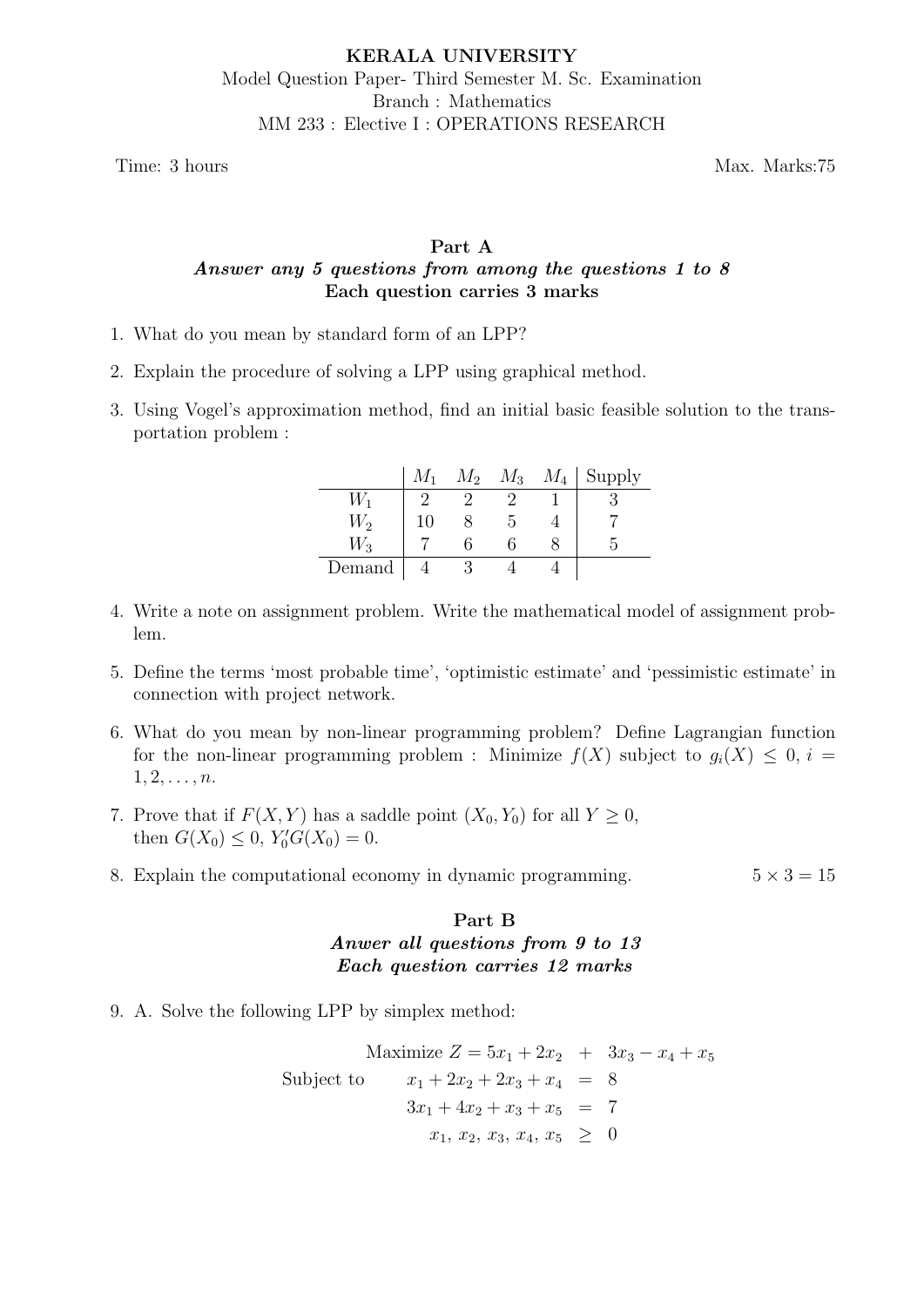B. Solve the following LPP by Big M Method:

Maximize 
$$
Z = -3x_1 + x_2 + x_3
$$
  
\nSubject to  $x_1 - 2x_2 + x_3 \le 11$   
\n $-4x_1 + x_2 + 2x_3 \ge 3$   
\n $2x_1 - x_3 = -1$   
\n $x_1, x_2, x_3 \ge 0$ 

10. A. Find a solution to the following transportation problem :

|                |           |                |                 |     | $D_1$ $D_2$ $D_3$ $D_4$ Supply |
|----------------|-----------|----------------|-----------------|-----|--------------------------------|
|                | 19        | 30             | $\frac{50}{40}$ | -10 |                                |
|                | 70        | $\frac{1}{30}$ |                 |     |                                |
| $\binom{1}{2}$ |           |                | 70              |     | 18                             |
| Demand         | $\vert 5$ |                |                 |     |                                |

(Start with an initial basic feasible solution by North West corner rule).

#### OR

B. Solve the assignment problem:

|         |                | ' 2 | 13 | $I_4$ |
|---------|----------------|-----|----|-------|
| $M_1$   | $\epsilon$     | 9   |    |       |
| $M_2$   | 3              |     | 5  | 6     |
| $\,M_3$ | $\overline{2}$ | ı   |    | 2     |
|         |                | 3   | 5  | հ     |

11. A. Consider a project with 5 jobs  $A, B, C, D$  and  $E$  with the following job sequence: Job A precedes C and D; Jobs B precedes D; Job C and D precede E. The completion times for  $A, B, C, D$  and  $E$  are 3, 1, 4, 2 and 5 respectively. Construct the project network, find earliest time, latest time and slack time of each event.

### OR

B. Consider a project consisting of nine jobs  $(A, B, \ldots I)$  with the following precedence relations and time estimates:

| Job              |                         | $\alpha$ | Predecessor Optimisstic Time Most Probable Time Pessimistic Time<br>(m) | b  |
|------------------|-------------------------|----------|-------------------------------------------------------------------------|----|
|                  |                         |          |                                                                         |    |
|                  |                         | ٠,       | 5                                                                       |    |
| B                | А                       |          |                                                                         | 12 |
|                  | A                       |          |                                                                         |    |
| D                | B, C                    |          |                                                                         |    |
| E                | $\overline{\mathsf{A}}$ |          |                                                                         |    |
| $\boldsymbol{F}$ | D, E                    | G        | 14                                                                      |    |
| G                |                         |          | 12                                                                      | 21 |
| Η                | F, G                    |          |                                                                         |    |
|                  |                         |          |                                                                         |    |